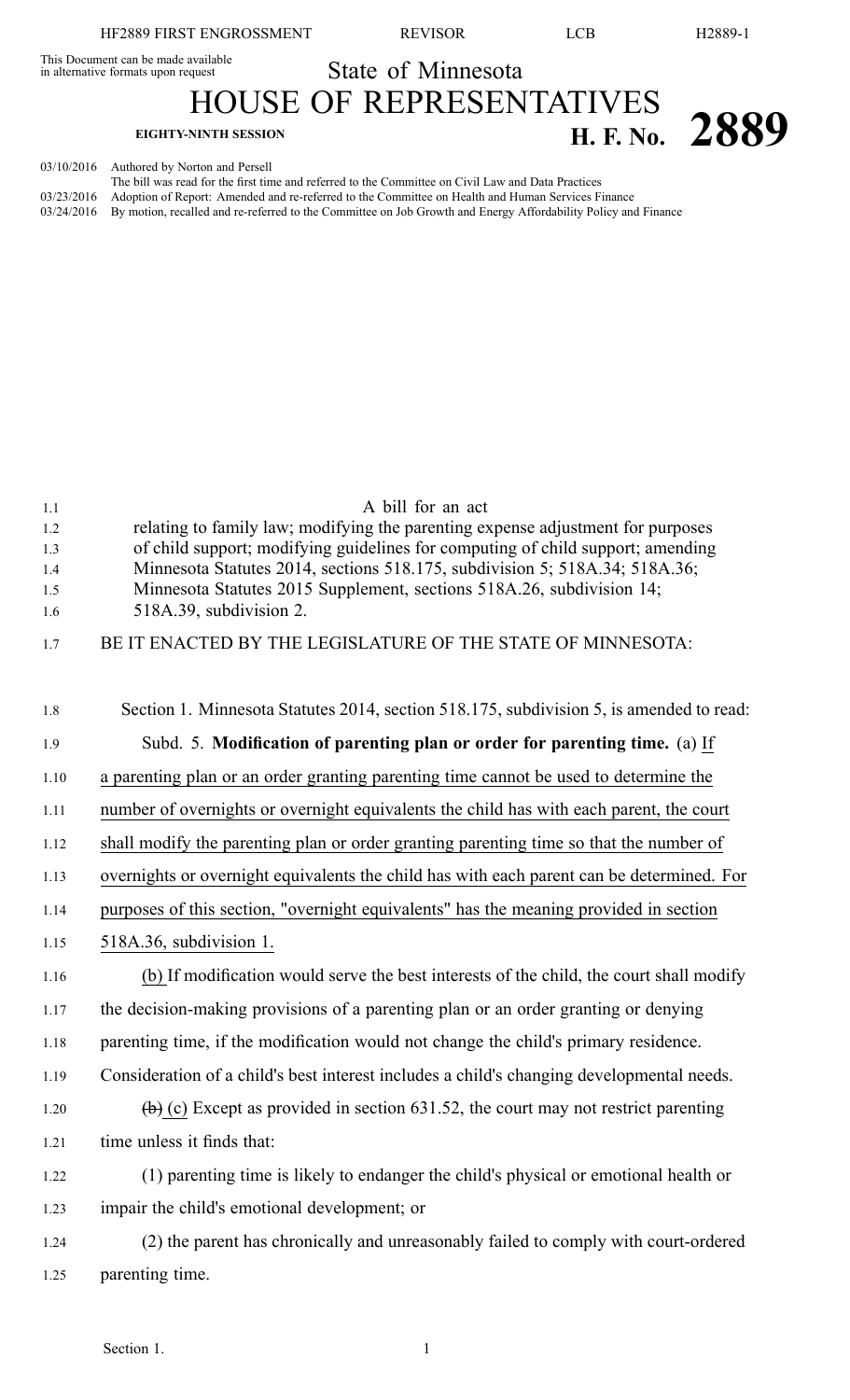2.1 A modification of parenting time which increases <sup>a</sup> parent's percentage of parenting time 2.2 to an amount that is between 45.1 to 54.9 percen<sup>t</sup> parenting time is not <sup>a</sup> restriction of 2.3 the other parent's parenting time.

2.4 (c) (d) If a parent makes specific allegations that parenting time by the other 2.5 paren<sup>t</sup> places the paren<sup>t</sup> or child in danger of harm, the court shall hold <sup>a</sup> hearing at 2.6 the earliest possible time to determine the need to modify the order granting parenting 2.7 time. Consistent with subdivision 1a, the court may require <sup>a</sup> third party, including the 2.8 local social services agency, to supervise the parenting time or may restrict <sup>a</sup> parent's 2.9 parenting time if necessary to protect the other paren<sup>t</sup> or child from harm. If there is an 2.10 existing order for protection governing the parties, the court shall consider the use of an 2.11 independent, neutral exchange location for parenting time.

2.12 Sec. 2. Minnesota Statutes 2015 Supplement, section 518A.26, subdivision 14, is 2.13 amended to read:

2.14 Subd. 14. **Obligor.** "Obligor" means <sup>a</sup> person obligated to pay maintenance or 2.15 support. For purposes of ordering medical suppor<sup>t</sup> under section 518A.41, <sup>a</sup> paren<sup>t</sup> who 2.16 has primary physical custody of <sup>a</sup> child may be an obligor subject to <sup>a</sup> paymen<sup>t</sup> agreemen<sup>t</sup> 2.17 under section 518A.69. If <sup>a</sup> paren<sup>t</sup> has more than 55 percen<sup>t</sup> court-ordered parenting

2.18 time, it is <sup>a</sup> rebuttable presumption that the paren<sup>t</sup> shall have <sup>a</sup> zero dollar basic suppor<sup>t</sup>

2.19 obligation. A party or public authority seeking to overcome this presumption must show,

2.20 and the court must consider, the following:

2.21 (1) <sup>a</sup> significant income disparity, which may include potential income determined 2.22 under section 518A.32;

2.23 (2) the benefit and detriment to the child and the ability of each paren<sup>t</sup> to meet

2.24 the needs of the child; and

2.25 (3) whether the application of the presumption would have an unjust or inappropriate 2.26 result.

2.27 The presumption of <sup>a</sup> zero dollar basic suppor<sup>t</sup> obligation does not eliminate that parent's 2.28 obligation to pay child suppor<sup>t</sup> arrears pursuan<sup>t</sup> to section 518A.60.

2.29 Sec. 3. Minnesota Statutes 2014, section 518A.34, is amended to read:

2.30 **518A.34 COMPUTATION OF CHILD SUPPORT OBLIGATIONS.**

2.31 (a) To determine the presumptive child suppor<sup>t</sup> obligation of <sup>a</sup> parent, the court shall 2.32 follow the procedure set forth in this section.

- 2.33 (b) To determine the obligor's basic suppor<sup>t</sup> obligation, the court shall:
- 2.34 (1) determine the gross income of each paren<sup>t</sup> under section 518A.29;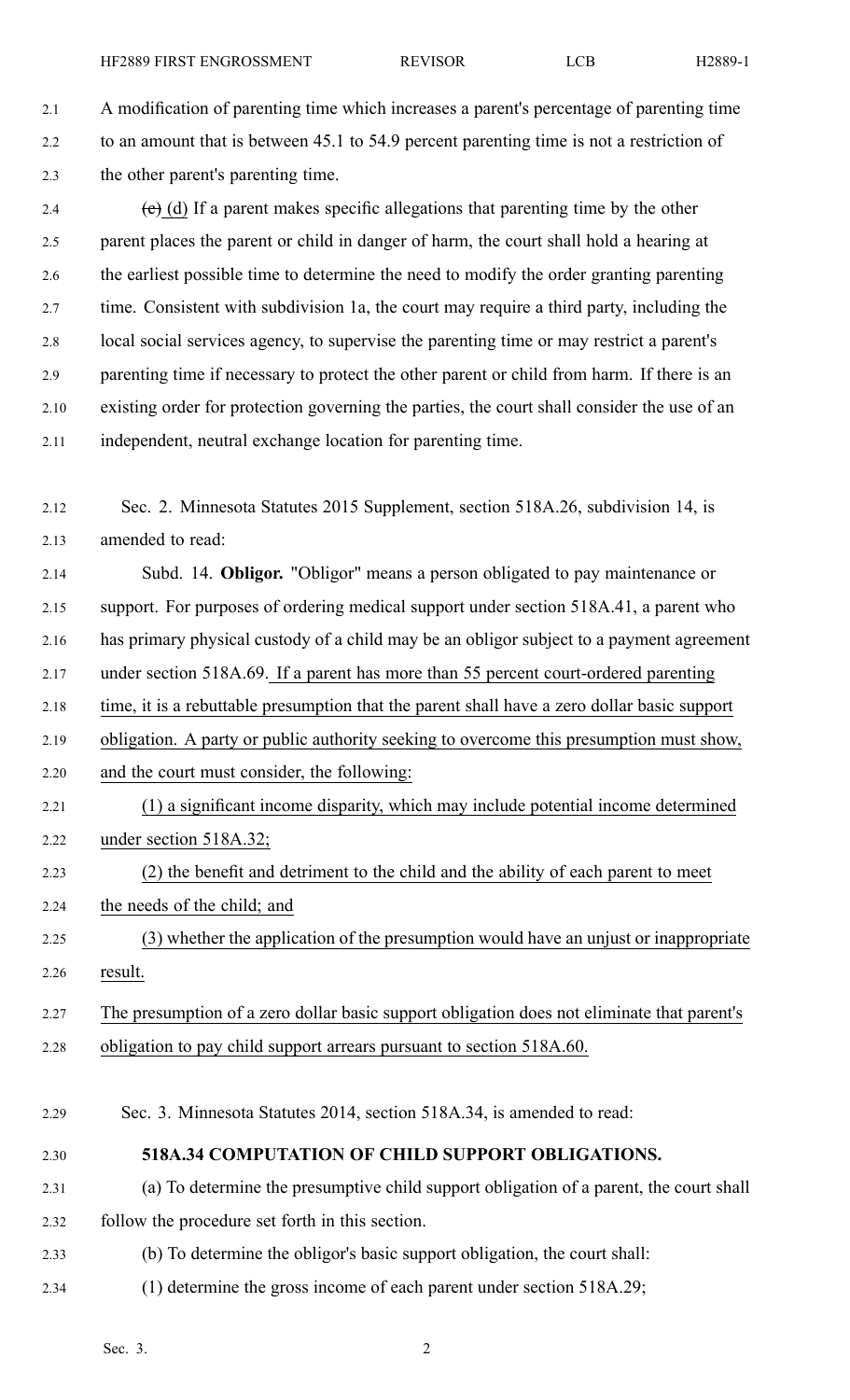| 3.1  | (2) calculate the parental income for determining child support (PICS) of each                |
|------|-----------------------------------------------------------------------------------------------|
| 3.2  | parent, by subtracting from the gross income the credit, if any, for each parent's nonjoint   |
| 3.3  | children under section 518A.33;                                                               |
| 3.4  | (3) determine the percentage contribution of each parent to the combined PICS by              |
| 3.5  | dividing the combined PICS into each parent's PICS;                                           |
| 3.6  | (4) determine the combined basic support obligation by application of the guidelines          |
| 3.7  | in section 518A.35;                                                                           |
| 3.8  | (5) determine the obligor's each parent's share of the combined basic support                 |
| 3.9  | obligation by multiplying the percentage figure from clause (3) by the combined basic         |
| 3.10 | support obligation in clause $(4)$ ; and                                                      |
| 3.11 | (6) determine the parenting expense adjustment, if any, as apply the parenting                |
| 3.12 | expense adjustment formula provided in section 518A.36, and adjust the obligor's basic        |
| 3.13 | support obligation accordingly to determine the obligor's basic support obligation. If the    |
| 3.14 | parenting time of the parties is presumed equal, section 518A.36, subdivision 3, applies      |
| 3.15 | to the calculation of the basic support obligation and a determination of which parent        |
| 3.16 | is the obligor.                                                                               |
| 3.17 | (c) If the parents have split custody of the joint children, child support shall be           |
| 3.18 | calculated for each joint child as follows:                                                   |
| 3.19 | (1) the court shall determine each parent's basic support obligation pursuant to              |
| 3.20 | paragraph (b) and shall include the amount of each parent's obligation in the court order. If |
| 3.21 | the basic support calculation results in each parent owing support to the other, the court    |
| 3.22 | shall offset the higher basic support obligation with the lower basic support obligation      |
| 3.23 | to determine the amount to be paid by the parent with the higher obligation to the parent     |
| 3.24 | with the lower obligation. For the purpose of the cost-of-living adjustment required under    |
| 3.25 | section 518A.75, the adjustment must be based on each parent's basic support obligation       |
| 3.26 | prior to offset. For the purposes of this paragraph, "split custody" means that there are     |
| 3.27 | two or more joint children and each parent has at least one joint child more than 50          |
| 3.28 | percent of the time;                                                                          |
| 3.29 | (2) if each parent pays all child care expenses for at least one joint child, the court       |
| 3.30 | shall calculate child care support for each joint child as provided in section 518A.40. The   |
| 3.31 | court shall determine each parent's child care support obligation and include the amount of   |
| 3.32 | each parent's obligation in the court order. If the child care support calculation results in |
| 3.33 | each parent owing support to the other, the court shall offset the higher child care support  |
| 3.34 | obligation with the lower child care support obligation to determine the amount to be paid    |
| 3.35 | by the parent with the higher obligation to the parent with the lower obligation; and         |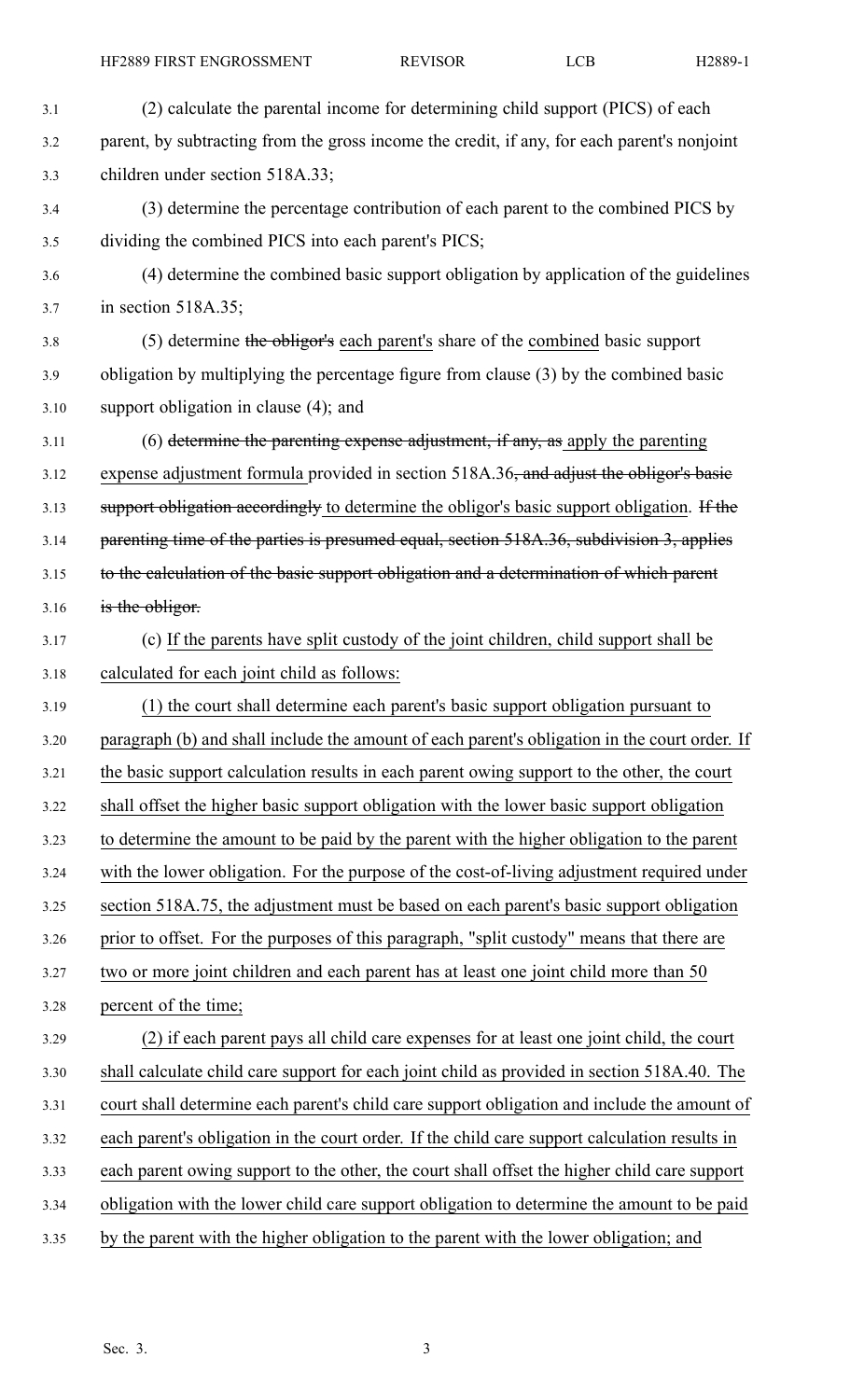4.1 (3) if each paren<sup>t</sup> pays all medical or dental insurance expenses for at least one 4.2 joint child, medical suppor<sup>t</sup> shall be calculated for each joint child as provided in section 4.3 518A.41. The court shall determine each parent's medical suppor<sup>t</sup> obligation and include 4.4 the amount of each parent's obligation in the court order. If the medical suppor<sup>t</sup> calculation 4.5 results in each paren<sup>t</sup> owing suppor<sup>t</sup> to the other, the court shall offset the higher medical 4.6 suppor<sup>t</sup> obligation with the lower medical suppor<sup>t</sup> obligation to determine the amount to 4.7 be paid by the paren<sup>t</sup> with the higher obligation to the paren<sup>t</sup> with the lower obligation. 4.8 Unreimbursed and uninsured medical expenses are not included in the presumptive amount 4.9 ofsupport owed by <sup>a</sup> paren<sup>t</sup> and are calculated and collected as provided in section 518A.41. 4.10 (d) The court shall determine the child care suppor<sup>t</sup> obligation for the obligor 4.11 as provided in section 518A.40. 4.12 (d) (e) The court shall determine the medical support obligation for each parent as 4.13 provided in section 518A.41. Unreimbursed and uninsured medical expenses are not 4.14 included in the presumptive amount of suppor<sup>t</sup> owed by <sup>a</sup> paren<sup>t</sup> and are calculated and 4.15 collected as described in section 518A.41. 4.16  $\left(\text{e}\right)$  (f) The court shall determine each parent's total child support obligation by 4.17 adding together each parent's basic support, child care support, and health care coverage 4.18 obligations as provided in this section. 4.19  $(f)$  (g) If Social Security benefits or veterans' benefits are received by one parent as a 4.20 representative payee for <sup>a</sup> joint child based on the other parent's eligibility, the court shall 4.21 subtract the amount of benefits from the other parent's net child suppor<sup>t</sup> obligation, if any. 4.22 (g) (h) The final child support order shall separately designate the amount owed for 4.23 basic support, child care support, and medical support. If applicable, the court shall use 4.24 the self-support adjustment and minimum suppor<sup>t</sup> adjustment under section 518A.42 to 4.25 determine the obligor's child suppor<sup>t</sup> obligation.

4.26 Sec. 4. Minnesota Statutes 2014, section 518A.36, is amended to read:

4.27 **518A.36 PARENTING EXPENSE ADJUSTMENT.**

4.28 Subdivision 1. **General.** (a) The parenting expense adjustment under this section 4.29 reflects the presumption that while exercising parenting time, <sup>a</sup> paren<sup>t</sup> is responsible 4.30 for and incurs costs of caring for the child, including, but not limited to, food, clothing, 4.31 transportation, recreation, and household expenses. Every child suppor<sup>t</sup> order shall specify 4.32 the percentage of parenting time granted to or presumed for each parent. For purposes 4.33 of this section, the percentage of parenting time means the percentage of time <sup>a</sup> child is 4.34 scheduled to spend with the paren<sup>t</sup> during <sup>a</sup> calendar year according to <sup>a</sup> court order 4.35 averaged over <sup>a</sup> two-year period. Parenting time includes time with the child whether it is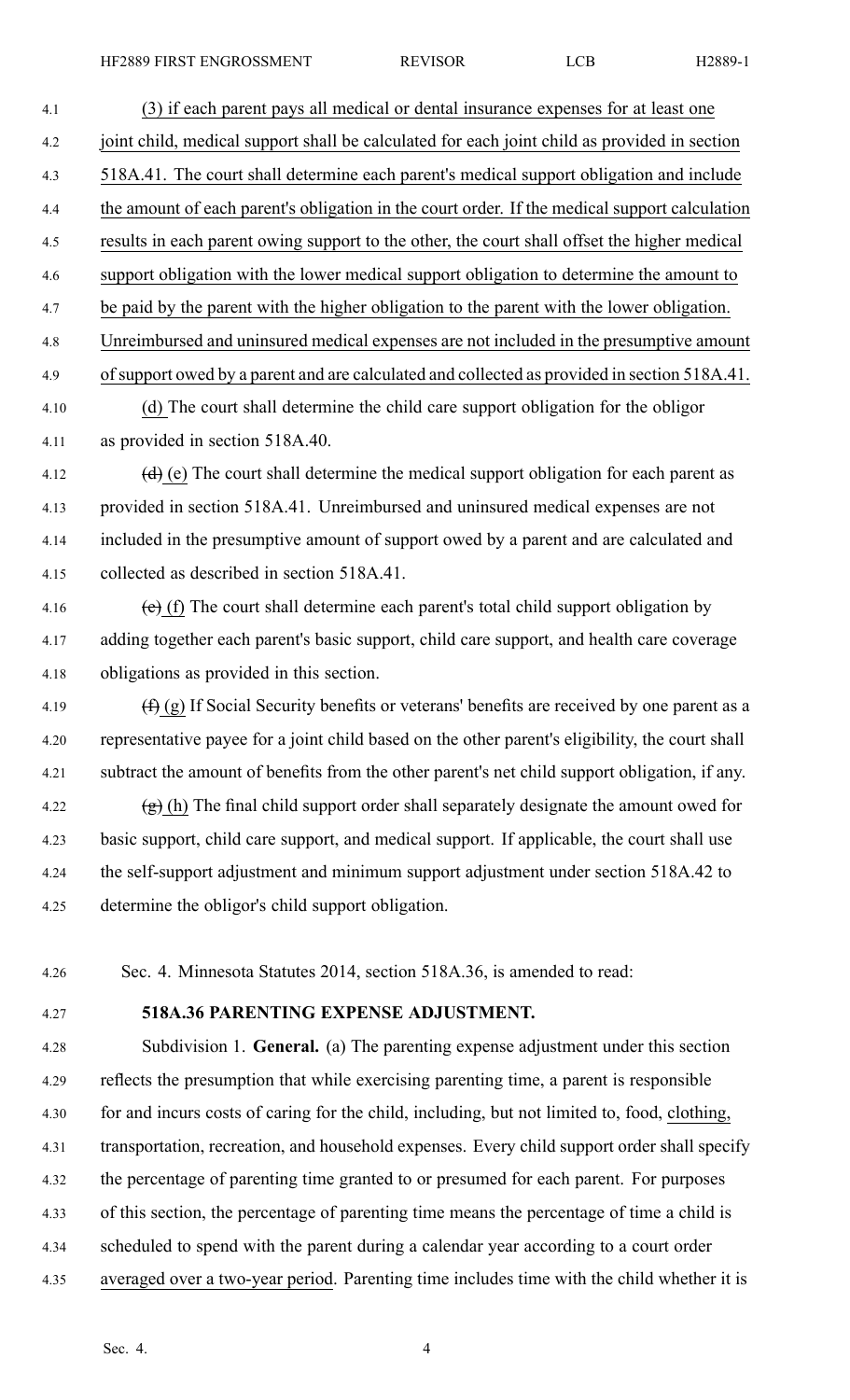5.1 designated as visitation, physical custody, or parenting time. The percentage of parenting 5.2 time may be determined by calculating the number of overnights or overnight equivalents 5.3 that a child parent spends with a parent, or child pursuant to a court order. For purposes of 5.4 this section, overnight equivalents are calculated by using <sup>a</sup> method other than overnights 5.5 if the paren<sup>t</sup> has significant time periods on separate days where the child is in the parent's 5.6 physical custody and under the direct care of the paren<sup>t</sup> but does not stay overnight. The 5.7 court may consider the age of the child in determining whether <sup>a</sup> child is with <sup>a</sup> paren<sup>t</sup> 5.8 for <sup>a</sup> significant period of time. 5.9 (b) If there is not <sup>a</sup> court order awarding parenting time, the court shall determine 5.10 the child suppor<sup>t</sup> award without consideration of the parenting expense adjustment. If <sup>a</sup> 5.11 parenting time order is subsequently issued or is issued in the same proceeding, then the 5.12 child suppor<sup>t</sup> order shall include application of the parenting expense adjustment. 5.13 Subd. 2. **Calculation of parenting expense adjustment.** (a) For the purposes of 5.14 this section, the following terms have the meanings given: 5.15 (1) "parent A" means the paren<sup>t</sup> with whom the child or children will spend the least 5.16 number of overnights under the court order; and 5.17 (2) "parent B" means the paren<sup>t</sup> with whom the child or children will spend the 5.18 greatest number of overnights under the court order. 5.19 (b) The obligor is entitled to <sup>a</sup> parenting expense adjustment calculated as provided 5.20 in this subdivision. The court shall: The court shall apply the following formula to 5.21 determine which paren<sup>t</sup> is the obligor and calculate the basic suppor<sup>t</sup> obligation: 5.22 (1) find the adjustment percentage corresponding to the percentage of parenting 5.23 time allowed to the obligor below: 5.24 Percentage Range of Parenting 5.25 Time Adjustment Percentage 5.26 (i) less than 10 percent no adjustment 5.27 (ii) 10 percent to 45 percent 12 percent 5.28 (iii) 45.1 percent to 50 percent presume parenting time is equal 5.29 (2) multiply the adjustment percentage by the obligor's basic child suppor<sup>t</sup> obligation 5.30 to arrive at the parenting expense adjustment; and 5.31 (3) subtract the parenting expense adjustment from the obligor's basic child suppor<sup>t</sup> 5.32 obligation. The result is the obligor's basic suppor<sup>t</sup> obligation after parenting expense 5.33 adjustment. 5.34 (1) raise to the power of three the approximate number of annual overnights the child 5.35 or children will likely spend with paren<sup>t</sup> A; 5.36 (2) raise to the power of three the approximate number of annual overnights the child 5.37 or children will likely spend with paren<sup>t</sup> B;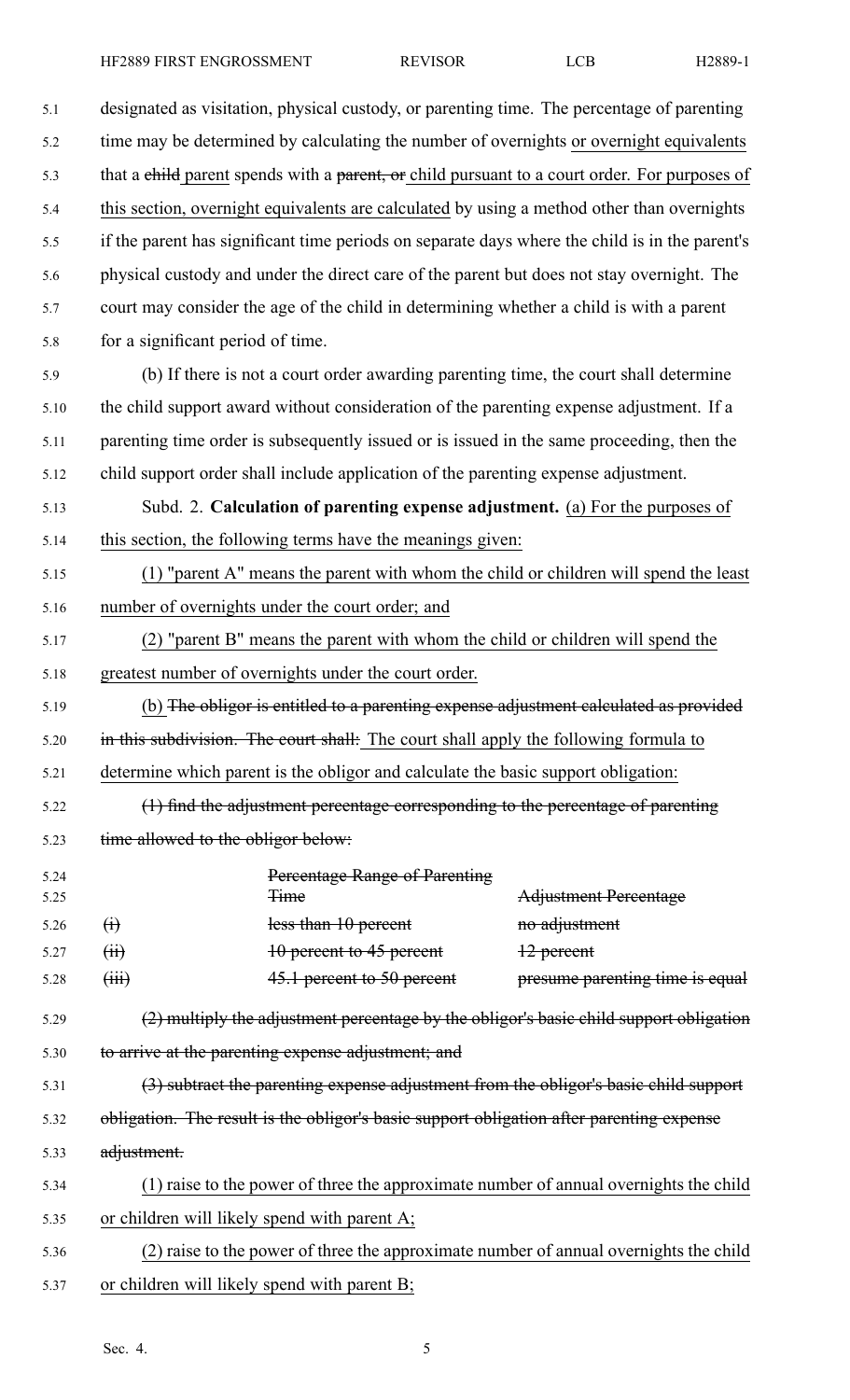| 6.1  | (3) multiply the result of clause (1) times parent B's share of the combined basic               |
|------|--------------------------------------------------------------------------------------------------|
| 6.2  | support obligation as determined in section 518A.34, paragraph (b), clause (5);                  |
| 6.3  | (4) multiply the result of clause (2) times parent A's share of the combined basic               |
| 6.4  | support obligation as determined in section 518A.34, paragraph (b), clause (5);                  |
| 6.5  | $(5)$ subtract the result of clause (4) from the result of clause (3); and                       |
| 6.6  | $(6)$ divide the result of clause $(5)$ by the sum of clauses $(1)$ and $(2)$ .                  |
| 6.7  | (c) If the result is a negative number, parent A is the obligor, the negative number             |
| 6.8  | becomes its positive equivalent, and the result is the basic support obligation. If the result   |
| 6.9  | is a positive number, parent B is the obligor and the result is the basic support obligation.    |
| 6.10 | Subd. 3. Calculation of basic support when parenting time presumed is equal.                     |
| 6.11 | $(a)$ If the parenting time is equal and the parental incomes for determining child support of   |
| 6.12 | the parents also are equal, no basic support shall be paid unless the court determines that      |
| 6.13 | the expenses for the child are not equally shared.                                               |
| 6.14 | (b) If the parenting time is equal but the parents' parental incomes for determining             |
| 6.15 | child support are not equal, the parent having the greater parental income for determining       |
| 6.16 | child support shall be obligated for basic child support, calculated as follows:                 |
| 6.17 | (1) multiply the combined basic support calculated under section $518A.34$ by $0.75$ ;           |
| 6.18 | $(2)$ prorate the amount under clause $(1)$ between the parents based on each parent's           |
| 6.19 | proportionate share of the combined PICS; and                                                    |
| 6.20 | (3) subtract the lower amount from the higher amount.                                            |
| 6.21 | The resulting figure is the obligation after parenting expense adjustment for the                |
| 6.22 | parent with the greater parental income for determining child support.                           |
|      |                                                                                                  |
| 6.23 | Sec. 5. Minnesota Statutes 2015 Supplement, section 518A.39, subdivision 2, is                   |
| 6.24 | amended to read:                                                                                 |
| 6.25 | Subd. 2. Modification. (a) The terms of an order respecting maintenance or support               |
| 6.26 | may be modified upon a showing of one or more of the following, any of which makes               |
| 6.27 | the terms unreasonable and unfair: (1) substantially increased or decreased gross income         |
| 6.28 | of an obligor or obligee; (2) substantially increased or decreased need of an obligor or         |
| 6.29 | obligee or the child or children that are the subject of these proceedings; (3) receipt of       |
| 6.30 | assistance under the AFDC program formerly codified under sections 256.72 to 256.87              |
| 6.31 | or $256B.01$ to $256B.40$ , or chapter $256J$ or $256K$ ; (4) a change in the cost of living for |
| 6.32 | either party as measured by the Federal Bureau of Labor Statistics; (5) extraordinary            |
| 6.33 | medical expenses of the child not provided for under section 518A.41; (6) a change in            |
| 6.34 | the availability of appropriate health care coverage or a substantial increase or decrease       |
| 6.35 | in health care coverage costs; (7) the addition of work-related or education-related child       |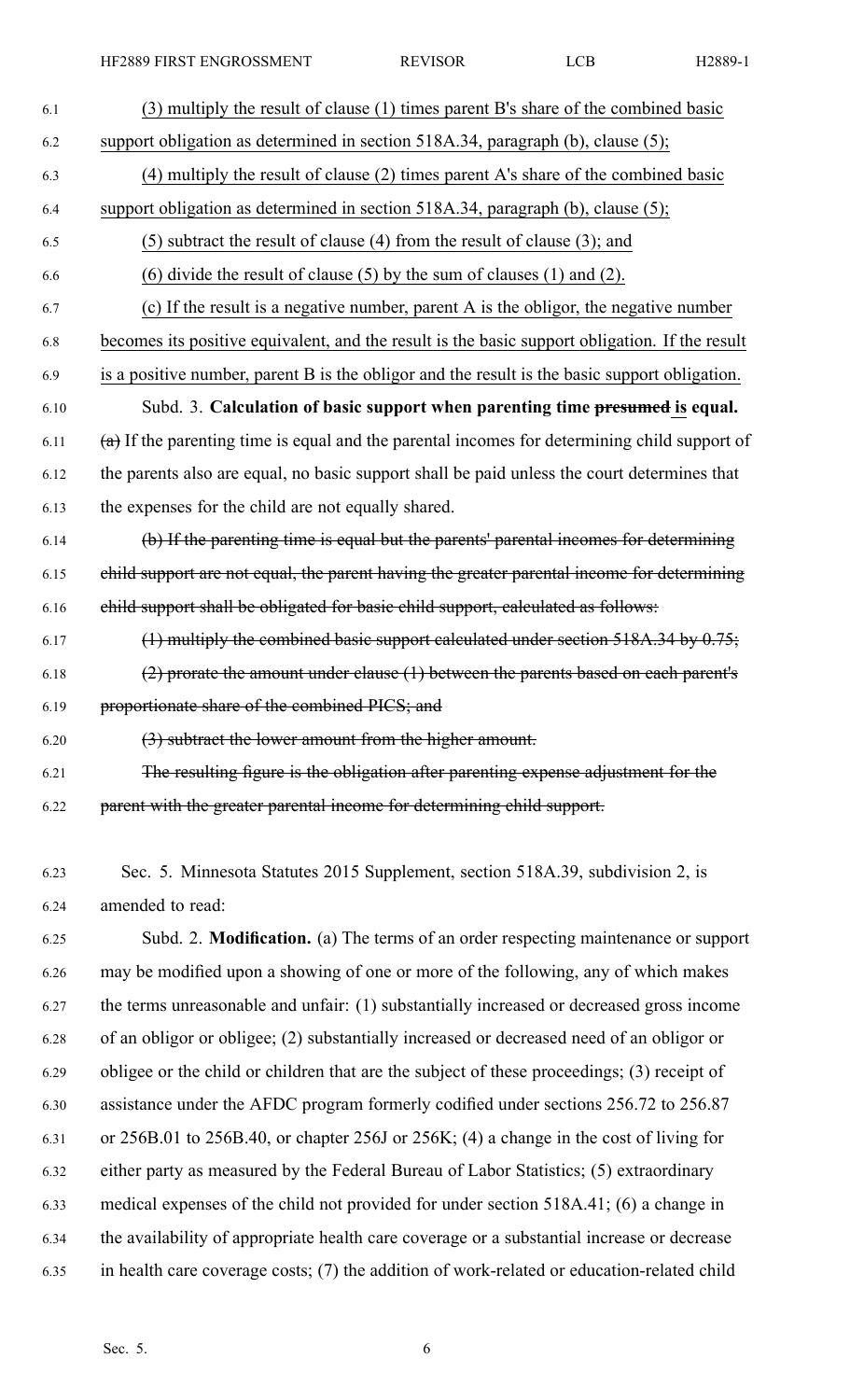- 
- 7.1 care expenses of the obligee or <sup>a</sup> substantial increase or decrease in existing work-related 7.2 or education-related child care expenses; or (8) upon the emancipation of the child, as 7.3 provided in subdivision 5. 7.4 (b) It is presumed that there has been <sup>a</sup> substantial change in circumstances under 7.5 paragraph (a) and the terms of <sup>a</sup> current suppor<sup>t</sup> order shall be rebuttably presumed to be 7.6 unreasonable and unfair if: 7.7 (1) the application of the child suppor<sup>t</sup> guidelines in section 518A.35, to the current 7.8 circumstances of the parties results in <sup>a</sup> calculated court order that is at least 20 percen<sup>t</sup> 7.9 and at least \$75 per month higher or lower than the current suppor<sup>t</sup> order or, if the current 7.10 suppor<sup>t</sup> order is less than \$75, it results in <sup>a</sup> calculated court order that is at least 20 7.11 percen<sup>t</sup> per month higher or lower; 7.12 (2) the medical suppor<sup>t</sup> provisions of the order established under section 518A.41 7.13 are not enforceable by the public authority or the obligee; 7.14 (3) health coverage ordered under section 518A.41 is not available to the child for 7.15 whom the order is established by the paren<sup>t</sup> ordered to provide; 7.16 (4) the existing suppor<sup>t</sup> obligation is in the form of <sup>a</sup> statement of percentage and not 7.17 <sup>a</sup> specific dollar amount; 7.18 (5) the gross income of an obligor or obligee has decreased by at least 20 percen<sup>t</sup> 7.19 through no fault or choice of the party; or 7.20 (6) <sup>a</sup> deviation was granted based on the factor in section 518A.43, subdivision 1, 7.21 clause (4), and the child no longer resides in <sup>a</sup> foreign country or the factor is otherwise no 7.22 longer applicable. 7.23 (c) A child suppor<sup>t</sup> order is not presumptively modifiable solely because an obligor 7.24 or obligee becomes responsible for the suppor<sup>t</sup> of an additional nonjoint child, which is 7.25 born after an existing order. Section 518A.33 shall be considered if other grounds are 7.26 alleged which allow <sup>a</sup> modification of support. 7.27 (d) If child suppor<sup>t</sup> was established by applying <sup>a</sup> parenting expense adjustment 7.28 or presumed equal parenting time calculation under previously existing child suppor<sup>t</sup> 7.29 guidelines and there is no parenting plan or order from which overnights or overnight 7.30 equivalents can be determined, there is <sup>a</sup> rebuttable presumption that the established 7.31 adjustment or calculation shall continue after modification so long as the modification is 7.32 not based on <sup>a</sup> change in parenting time. In determining an obligation under previously 7.33 existing child suppor<sup>t</sup> guidelines, it is presumed that the court shall: 7.34 (1) if <sup>a</sup> 12 percen<sup>t</sup> parenting expense adjustment was applied, multiply the obligor's 7.35 share of the combined basic suppor<sup>t</sup> obligation calculated under section 518A.34, 7.36 paragraph (b), clause (5), by .88; or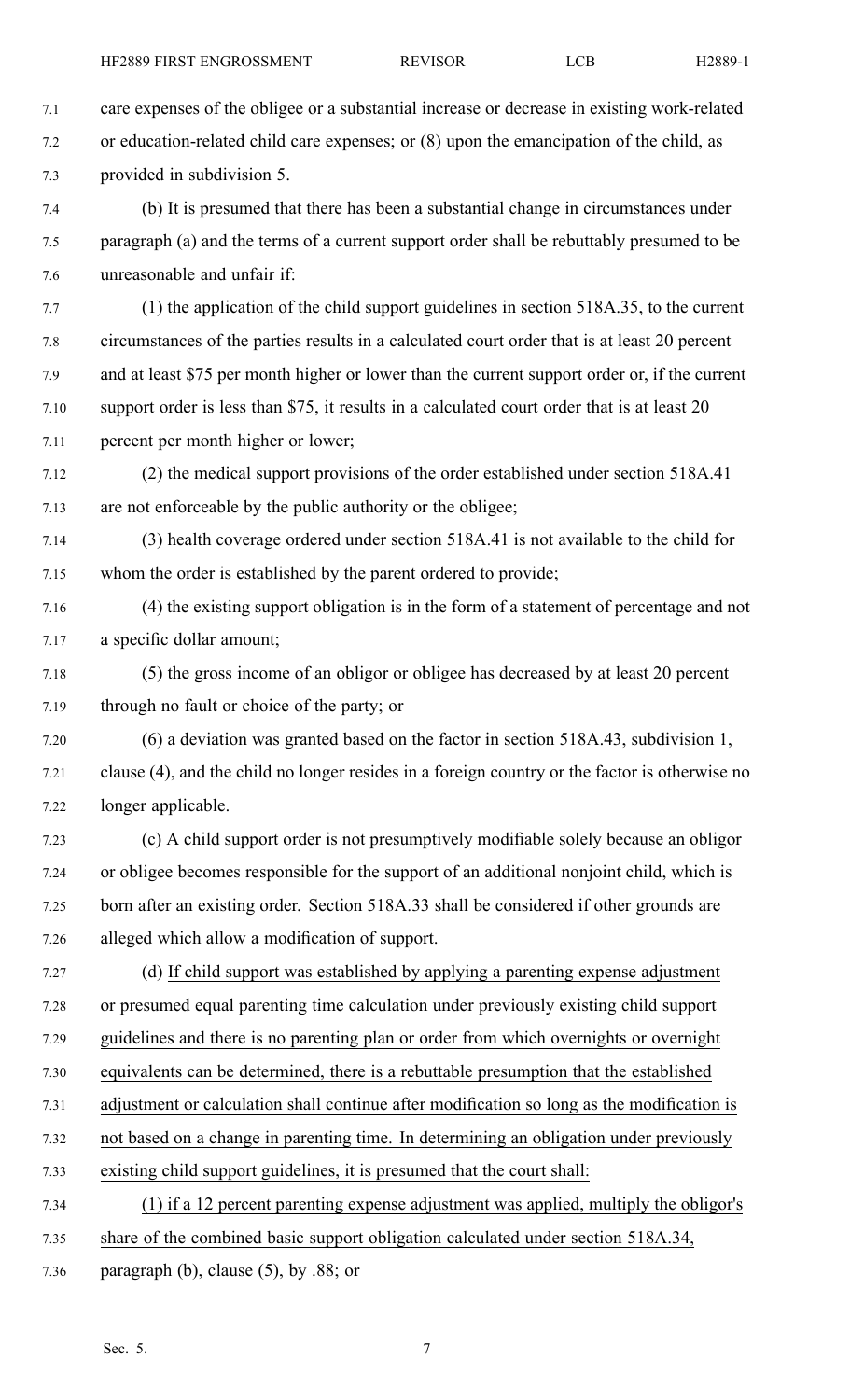| 8.1  | (2) if the parenting time was presumed equal but the parents' parental incomes for            |
|------|-----------------------------------------------------------------------------------------------|
| 8.2  | determining child support were not equal:                                                     |
| 8.3  | (i) multiply the combined basic support obligation under section 518A.34, paragraph           |
| 8.4  | (b), clause $(5)$ , by .075;                                                                  |
| 8.5  | (ii) prorate the amount under item (i) between the parents based on each parent's             |
| 8.6  | proportionate share of the combined PICS; and                                                 |
| 8.7  | (iii) subtract the lower amount from the higher amount.                                       |
| 8.8  | (e) On a motion for modification of maintenance, including a motion for the                   |
| 8.9  | extension of the duration of a maintenance award, the court shall apply, in addition to all   |
| 8.10 | other relevant factors, the factors for an award of maintenance under section 518.552 that    |
| 8.11 | exist at the time of the motion. On a motion for modification of support, the court:          |
| 8.12 | (1) shall apply section 518A.35, and shall not consider the financial circumstances of        |
| 8.13 | each party's spouse, if any; and                                                              |
| 8.14 | (2) shall not consider compensation received by a party for employment in excess of           |
| 8.15 | a 40-hour work week, provided that the party demonstrates, and the court finds, that:         |
| 8.16 | (i) the excess employment began after entry of the existing support order;                    |
| 8.17 | (ii) the excess employment is voluntary and not a condition of employment;                    |
| 8.18 | (iii) the excess employment is in the nature of additional, part-time employment, or          |
| 8.19 | overtime employment compensable by the hour or fractions of an hour;                          |
| 8.20 | (iv) the party's compensation structure has not been changed for the purpose of               |
| 8.21 | affecting a support or maintenance obligation;                                                |
| 8.22 | (v) in the case of an obligor, current child support payments are at least equal to the       |
| 8.23 | guidelines amount based on income not excluded under this clause; and                         |
| 8.24 | (vi) in the case of an obligor who is in arrears in child support payments to the             |
| 8.25 | obligee, any net income from excess employment must be used to pay the arrearages             |
| 8.26 | until the arrearages are paid in full.                                                        |
| 8.27 | $(e)$ (f) A modification of support or maintenance, including interest that accrued           |
| 8.28 | pursuant to section 548.091, may be made retroactive only with respect to any period          |
| 8.29 | during which the petitioning party has pending a motion for modification but only from        |
| 8.30 | the date of service of notice of the motion on the responding party and on the public         |
| 8.31 | authority if public assistance is being furnished or the county attorney is the attorney of   |
| 8.32 | record, unless the court adopts an alternative effective date under paragraph (1). The        |
| 8.33 | court's adoption of an alternative effective date under paragraph (1) shall not be considered |
| 8.34 | a retroactive modification of maintenance or support.                                         |
|      |                                                                                               |

8.35 (f) (g) Except for an award of the right of occupancy of the homestead, provided 8.36 in section 518.63, all divisions of real and personal property provided by section 518.58